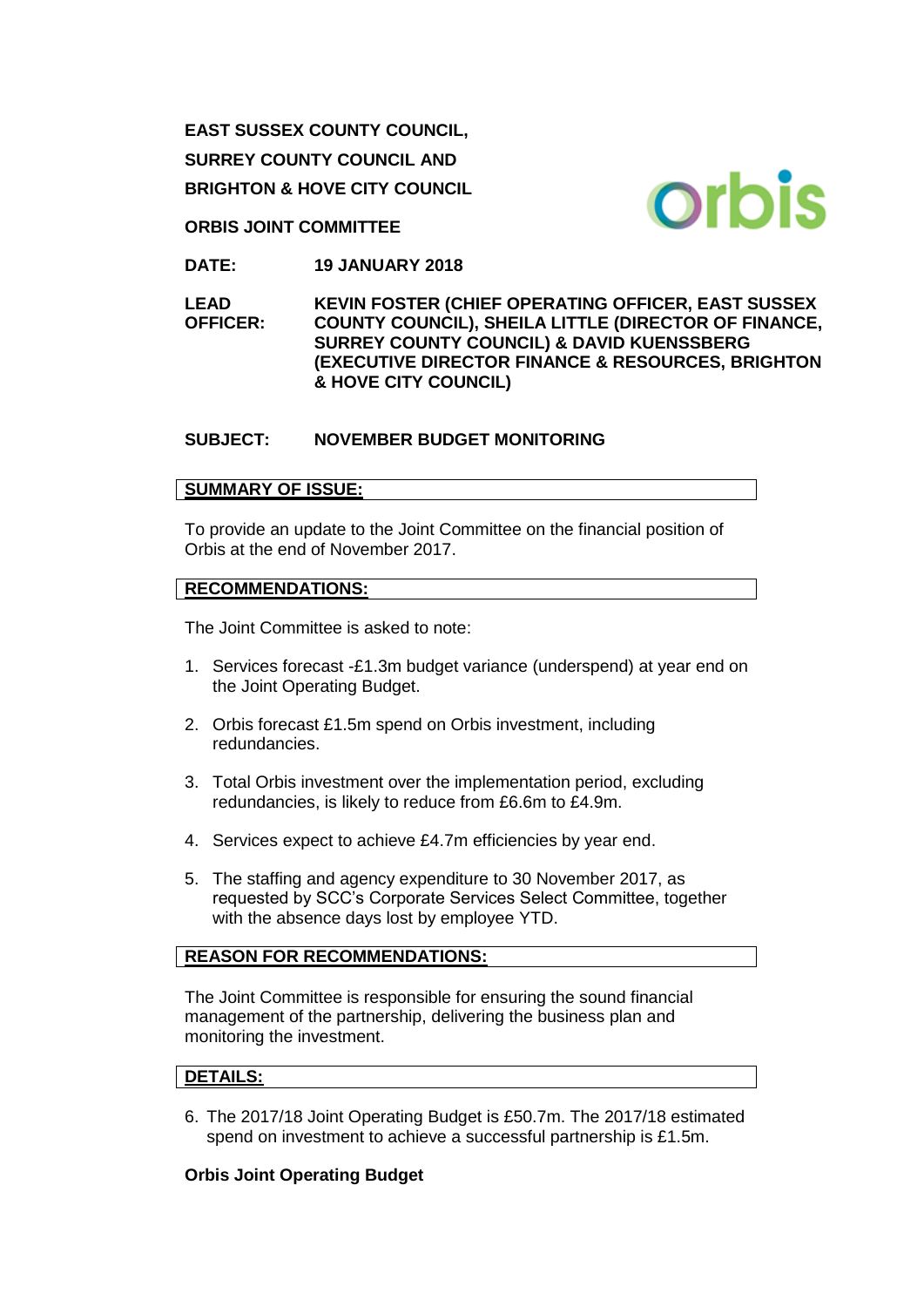- 7. At 30 November 2017 services forecast a year end underspend of £1.3m. Services expect to deliver £0.8m of early 2018/19 Joint Operating Budget efficiency savings, mainly from staffing; and £0.5m of one-off savings, largely due to a contribution from BHCC for management costs, before budgets are integrated next year. The year to date variance is -£1.7m and -£1.5m of this is staffing where services are holding vacancies ahead of delivering a further £3.9m of savings in 2018/19. Some services plan to spend their year to date underspend later in the year on one-off change programmes, activities that deliver the target savings.
- 8. The following tables show the full year forecast position of the Orbis Joint Operating Budget by service and the revenue contribution for each authority.

|                              | <b>Year to Date</b> |               |                 | <b>Full Year</b> |                                 |          |  |
|------------------------------|---------------------|---------------|-----------------|------------------|---------------------------------|----------|--|
|                              | <b>Budget</b>       | <b>Actual</b> | <b>Variance</b> |                  | <b>Budget Forecast Variance</b> |          |  |
|                              | £000s               | £000s         | £000s           | £000s            | £000s                           | £000s    |  |
| <b>Business Operations</b>   | 3,511               | 3,340         | $-171$          | 5,267            | 5,267                           | $-0.1$   |  |
| Finance                      | 6,045               | 5,924         | $-121$          | 9,068            | 8,717                           | $-350$   |  |
| HR&OD                        | 3,117               | 2,897         | $-220$          | 4,675            | 4,585                           | $-90$    |  |
| IT&D                         | 11,303              | 10,508        | $-795$          | 16,955           | 16,505                          | $-450$   |  |
| Management                   | 1,356               | 1,151         | $-205$          | 2,034            | 1,625                           | $-410$   |  |
| Procurement                  | 2,144               | 1,913         | $-231$          | 3,216            | 3,216                           | -0       |  |
| Property                     | 6,294               | 6,301         | $\overline{7}$  | 9,441            | 9,441                           | 0        |  |
| <b>Total Net Expenditure</b> | 33,770              | 32,035        | $-1,735$        | 50,655           | 49,355                          | $-1,300$ |  |
| <b>Subjective Analysis</b>   |                     |               |                 |                  |                                 |          |  |
| Staffing                     | 36,787              | 35,259        | $-1,529$        | 55,181           | 54,256                          | $-925$   |  |
| Non-Staffing                 | 4,370               | 4,399         | 29              | 6,554            | 6,282                           | $-272$   |  |
| <b>Total Expenditure</b>     | 41,157              | 39,658        | $-1,499$        | 61,735           | 60,538                          | $-1,197$ |  |
| Income                       | $-7,387$            | $-7,622$      | $-236$          | $-11,080$        | $-11,183$                       | $-103$   |  |
| <b>Net Expenditure</b>       | 33,770              | 32,035        | $-1,735$        | 50,655           | 49,355                          | $-1,300$ |  |
| <b>Contributions</b>         |                     |               |                 |                  |                                 |          |  |
| <b>ESCC</b>                  | 10,179              | 9,656         | $-523$          | 15,269           | 14,877                          | $-392$   |  |
| <b>SCC</b>                   | 23,591              | 22,379        | $-1,212$        | 35,386           | 34,478                          | $-908$   |  |
| Total                        | 33,770              | 32,035        | $-1,735$        | 50,655           | 49,355                          | $-1,300$ |  |
|                              |                     |               |                 |                  |                                 |          |  |

Table 1 Joint Operating Budget by service

Management costs include an adjustment to ensure that the method of calculating pension contributions is similar in both ESCC & SCC.



2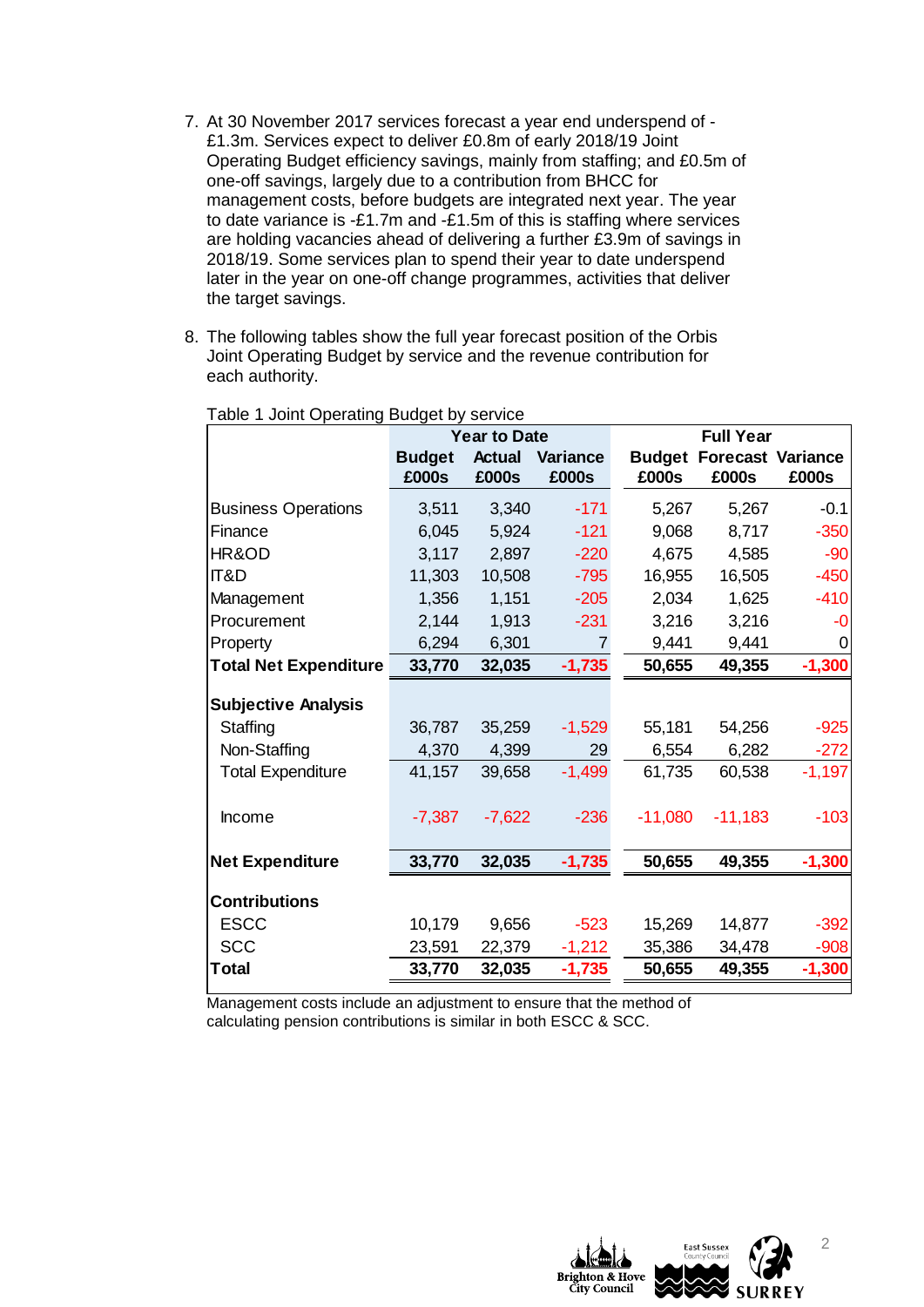#### **Orbis Investment**

- 9. The original business plan estimated the amount of investment required to ensure the success of the partnership and deliver the efficiency savings, this was £7.6m, over 5 years from 2014/15. To date £2.5m has been approved to primarily fund IT investment, a programme team and external support, with £3.5m subject to further business cases. The remainder is to cover the cost of any redundancies. The partnership is responsible for ensuring this is effectively managed and as a result it will be continually monitored and reported to the Orbis Leadership Team monthly and the Joint Committee quarterly.
- 10. Following a recent review the estimated investment, excluding redundancies, is £1.7m less than originally anticipated in the business plan, reducing from £6.6m to £4.9m. This is the second year of the three year investment plan as set out in the Orbis business plan. The £1.7m reduction is due to the following reasons:
	- The core IT element, mainly for connectivity, will complete in early 2018/19. This has partly been funded from the Orbis IT&D budget and partly from investment; the investment is likely to be £1.4m less than originally estimated;
	- £0.4m was included for contingencies, however as the programme is in its second year and the contingency has not been needed it can be removed;
	- As the likely investment should not increase due to BHCC joining the partnership and BHCC will fund their share (-£0.5m), the contribution from ESCC and SCC is reduced by £0.5m.
- 11. The 2017/18 approved budgets for Orbis Investment, excluding redundancies, totals £1m. This is primarily for the Orbis Programme Team, external advice and core IT. The current forecast spend on this is £0.8m. The variance to budget is mainly due to additional contributions from BHCC to joint project costs and vacancies in the programme team.
- 12. Further funding is available for investment which is subject to business case approval before proceeding.
- 13. Redundancies are approved by the employing authority subject to a robust business case. The redundancy levels are £0.3m higher than originally estimated, however these are partly delivering the early savings.



3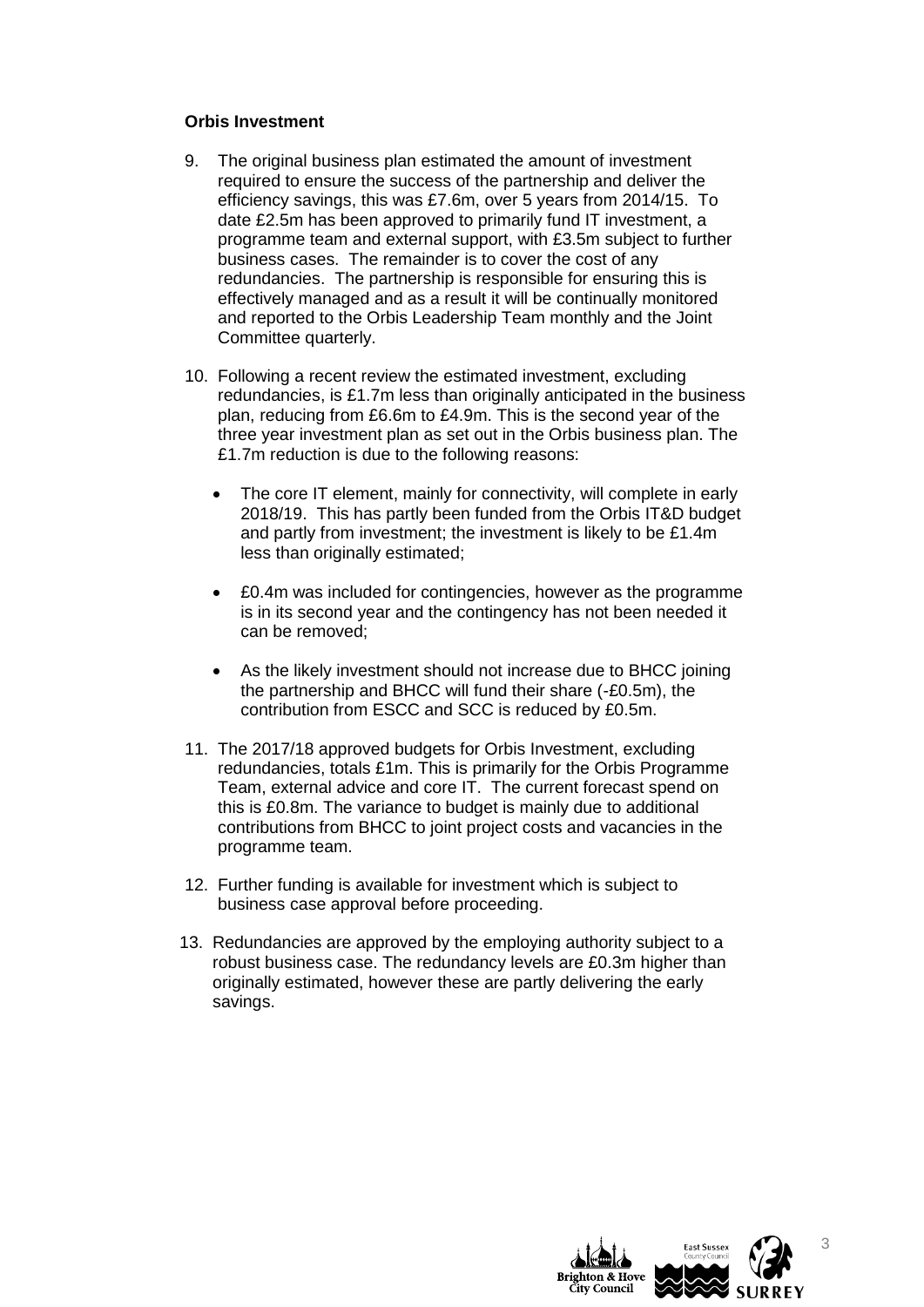| Approved Orbis Investment Plan Estimate FY Var                                                                                                                                                                                                                                         |                  |                  |                               |             |
|----------------------------------------------------------------------------------------------------------------------------------------------------------------------------------------------------------------------------------------------------------------------------------------|------------------|------------------|-------------------------------|-------------|
| 2017/18                                                                                                                                                                                                                                                                                |                  | £000             | £000                          | £000        |
|                                                                                                                                                                                                                                                                                        |                  |                  |                               |             |
| Programme Level<br><b>Enabling Programme Support</b>                                                                                                                                                                                                                                   |                  | 160<br>266       | 151<br>185                    | -9<br>$-81$ |
| <b>Total Programme Expenditure</b>                                                                                                                                                                                                                                                     |                  | 426              | 337                           | $-90$       |
| <b>External Advice</b>                                                                                                                                                                                                                                                                 |                  | 350              | 350                           | 0           |
| Core IT                                                                                                                                                                                                                                                                                |                  | 264              | 264                           | 0           |
| <b>Contribution from BHCC</b>                                                                                                                                                                                                                                                          |                  | $-67$            | $-137$                        | $-70$       |
| <b>Total Approved Investment</b>                                                                                                                                                                                                                                                       |                  | 973              | 813                           | $-160$      |
|                                                                                                                                                                                                                                                                                        |                  |                  |                               |             |
| Redundancy                                                                                                                                                                                                                                                                             |                  | 400              | 686                           | 286         |
| <b>ficiencies</b><br>. The Joint Operating Budget includes challenging efficiency saving                                                                                                                                                                                               |                  |                  |                               |             |
| and increased income targets of £3.9m in 2017/18. Services are<br>putting plans in place to achieve a further £3.9m in 2018/19, as                                                                                                                                                     |                  |                  |                               |             |
| detailed in the Orbis Business Plan and 2017/18 Orbis budget rep                                                                                                                                                                                                                       |                  |                  |                               |             |
| Services are on track to deliver the efficiencies and, as reported<br>above, £0.8m of the 2018/19 Orbis Joint Operating Budget saving<br>are likely to be delivered early as reflected in the table below.                                                                             |                  |                  |                               |             |
| Table 3: 2017/18 Efficiencies                                                                                                                                                                                                                                                          |                  |                  |                               |             |
|                                                                                                                                                                                                                                                                                        |                  |                  | <b>Plan Forecast Forecast</b> |             |
| <b>Efficiency Saving 2017/18</b>                                                                                                                                                                                                                                                       |                  | 2017/18          | <b>RAG</b>                    |             |
|                                                                                                                                                                                                                                                                                        | £000             | £000             |                               |             |
| <b>Business</b><br>Finance                                                                                                                                                                                                                                                             | $-500$<br>$-525$ | $-500$<br>$-755$ | B<br>B                        |             |
| HR&OD                                                                                                                                                                                                                                                                                  | $-400$           | $-490$           | в                             |             |
| IT&D                                                                                                                                                                                                                                                                                   | $-1,099$         | $-1,549$         | B                             |             |
| Management                                                                                                                                                                                                                                                                             | $-100$           | $-100$           | Β                             |             |
| Procurement                                                                                                                                                                                                                                                                            | $-345$           | $-345$           | B                             |             |
|                                                                                                                                                                                                                                                                                        | $-906$           | $-906$           | B                             |             |
|                                                                                                                                                                                                                                                                                        | $-3,875$         | $-4,645$         |                               |             |
| Property<br>(B) Blue = already achieved)                                                                                                                                                                                                                                               |                  |                  |                               |             |
| ng                                                                                                                                                                                                                                                                                     |                  |                  |                               |             |
| The Orbis Joint Committee is responsible for managing all aspects<br>the Joint Operating Budget, including staffing. The staffing budget<br>set on the estimated establishment needed to deliver services, aft<br>deducting costs for an estimated level of vacancies.                 |                  |                  |                               |             |
| As services are holding staff vacancies to deliver future savings, the<br>is a year to date underspend on staffing of -£1.5m, leading to the f<br>year variance of -£0.9m, some services plan to use the year to da<br>variance to fund one-off change programmes. The following table |                  |                  |                               |             |

# 14. Table 2: 2017/18 Orbis Investment

## **Efficiencies**

- 15. The Joint Operating Budget includes challenging efficiency savings and increased income targets of £3.9m in 2017/18. Services are putting plans in place to achieve a further £3.9m in 2018/19, as detailed in the Orbis Business Plan and 2017/18 Orbis budget report.
- 16. Services are on track to deliver the efficiencies and, as reported above, £0.8m of the 2018/19 Orbis Joint Operating Budget savings are likely to be delivered early as reflected in the table below.

|                                  |          | <b>Plan Forecast Forecast</b> |            |
|----------------------------------|----------|-------------------------------|------------|
| <b>Efficiency Saving 2017/18</b> |          | 2017/18                       | <b>RAG</b> |
|                                  | £000     | £000                          |            |
| <b>Business</b>                  | $-500$   | $-500$                        | в          |
| Finance                          | $-525$   | $-755$                        | B          |
| HR&OD                            | $-400$   | $-490$                        | B          |
| IT&D                             | $-1,099$ | $-1,549$                      | в          |
| Management                       | $-100$   | $-100$                        | B          |
| Procurement                      | $-345$   | $-345$                        | B          |
| Property                         | $-906$   | $-906$                        | в          |
|                                  | $-3,875$ | $-4,645$                      |            |

# **Staffing**

- 17. The Orbis Joint Committee is responsible for managing all aspects of the Joint Operating Budget, including staffing. The staffing budget is set on the estimated establishment needed to deliver services, after deducting costs for an estimated level of vacancies.
- 18. As services are holding staff vacancies to deliver future savings, there is a year to date underspend on staffing of -£1.5m, leading to the full year variance of -£0.9m, some services plan to use the year to date

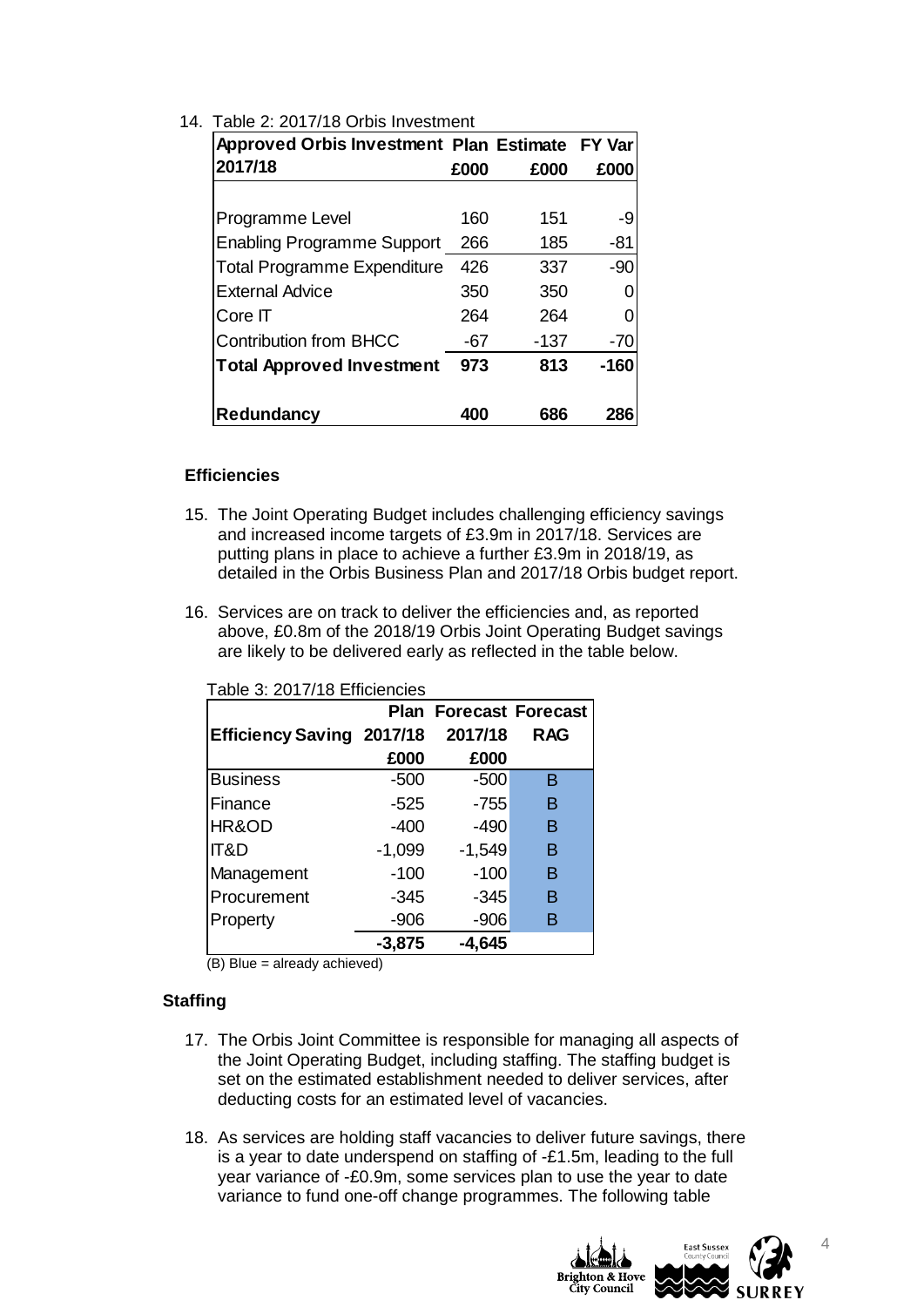provides a breakdown of the staffing year to date variance for each service.

| <b>Staffing</b>             | <b>Year to Date</b> |        |                        | <b>Full Year</b>                |        |        |
|-----------------------------|---------------------|--------|------------------------|---------------------------------|--------|--------|
|                             | <b>Budget</b>       |        | <b>Actual Variance</b> | <b>Budget Forecast Variance</b> |        |        |
|                             | £000                | £000   | £000                   | £000                            | £000   | £000   |
|                             |                     |        |                        |                                 |        |        |
| <b>Business Operations</b>  | 6,489               | 6,432  | $-56$                  | 9,733                           | 9,733  | -0     |
| <b>Finance</b>              | 6,774               | 6,324  | $-450$                 | 10,161                          | 9,855  | $-306$ |
| HR&OD                       | 3,063               | 3,028  | $-35$                  | 4,595                           | 4,545  | $-50$  |
| <b>IT&amp;D</b>             | 11,546              | 10,927 | $-619$                 | 17,319                          | 16,869 | $-450$ |
| Management                  | 299                 | 230    | $-69$                  | 449                             | 331    | $-118$ |
| Procurement                 | 2,042               | 1,906  | $-136$                 | 3,063                           | 3,063  | $-0$   |
| Property                    | 6,574               | 6,411  | $-163$                 | 9,861                           | 9,861  | -0     |
| <b>Total Net Expenditur</b> | 36,787              | 35,259 | $-1,529$               | 55,181                          | 54,256 | $-925$ |

# Table 4: Year to date and full year staffing variance

19. As requested by SCC's Corporate Services Select Committee the Joint Committee is asked to review Orbis spend on Agency staff. The expenditure to date on agency staff is 3% of total staffing spend.

Table 5: Year to date agency non-agency staffing expenditure

| Agency and non              | Agency | <b>Non</b><br><b>Agency Staffing</b> | <b>Total</b> |  |
|-----------------------------|--------|--------------------------------------|--------------|--|
| <b>Agency spend</b>         |        | <b>Staffing</b>                      | <b>YTD</b>   |  |
|                             | £000s  | £000s                                | £000s        |  |
|                             |        |                                      |              |  |
| <b>Business Operations</b>  | 158    | 6,274                                | 6,432        |  |
| Finance                     | 214    | 6,110                                | 6,324        |  |
| HR&OD                       | 24     | 3,004                                | 3,028        |  |
| <b>IT&amp;D</b>             | 467    | 10,460                               | 10,927       |  |
| Management                  | 3      | 228                                  | 230          |  |
| Procurement                 | 145    | 1,761                                | 1,906        |  |
| Property                    | 88     | 6,323                                | 6,411        |  |
| <b>Total Net Expenditur</b> | 1,098  | 34,160                               | 35,259       |  |

20. Table 6 contains the Orbis wide workforce information related to Staff absence Levels for the first two quarters of this financial year (April to September 2017) as requested at the October Joint Committee meeting.

| <b>PERIOD</b>                  | <b>WORKING DAYS LOST BY EMPLOYEE</b> |            |             |             |  |  |
|--------------------------------|--------------------------------------|------------|-------------|-------------|--|--|
|                                | <b>Orbis</b>                         | <b>SCC</b> | <b>ESCC</b> | <b>BHCC</b> |  |  |
| April-July 2017                | 1.38                                 | 1.27       | 0.74        | 2.02        |  |  |
| Sept-Nov 2017                  | 1.21                                 | 1.12       | 1.00        | 1.56        |  |  |
| <b>Full Year</b><br>Projection | 5-6 days                             | 5 days     | 4 days      | 7 days      |  |  |

#### Table 6: Absence days per employee